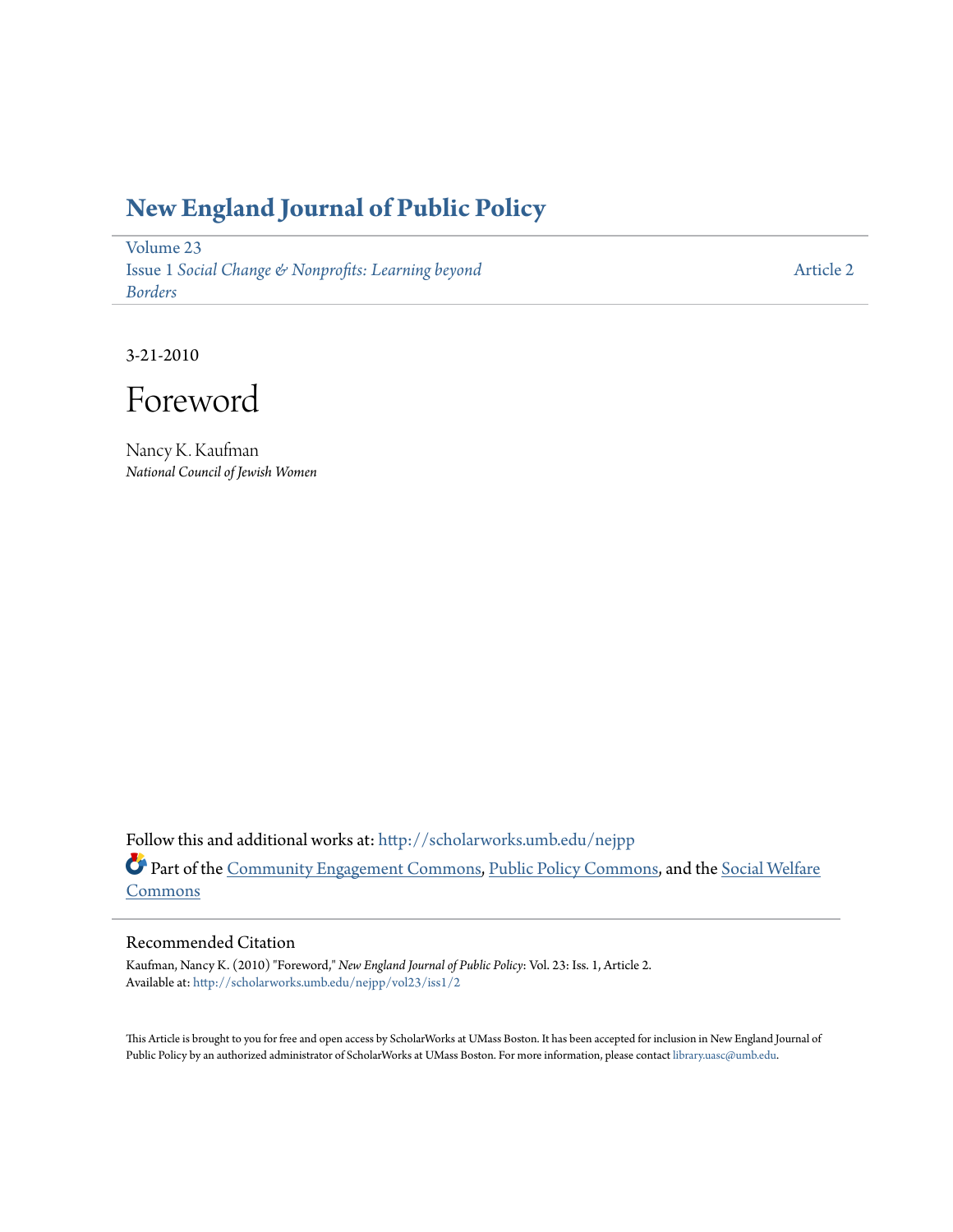## Foreword

## *Nancy K. Kaufman*

he "Haifa-Boston Connection" began twenty years ago under the auspices of Combined Jewish Philanthropies as a way to deepen the connections between people in the Greater Boston community and Israelis from the City of Haifa he "Haifa–Boston Connection" began twenty years ago under the auspices of Combined Jewish Philanthropies as a way to deepen the connections between people in the Greater Boston community and Israelis from the City of Haifa. The their cities in 1999. The Jewish Community Relations Council of Greater Boston (JCRC) was charged with the responsibility of developing projects that would promote social justice and advance civil society, making Haifa a model for all of Israel. Working with the emerging nonprofit sector in Haifa, JCRC worked with the Council of Volunteer Organizations to forge partnerships between nonprofits in Boston and Haifa as a way to close social and economic gaps and to deepen the relationship among social justice organizations in the two communities. After a very successful NGO trip to Haifa in January of 2005 the idea for an ongoing "Learning Exchange" emerged.

The volume you hold in your hands represents just one of the remarkable — and unforeseeable — fruits of the seeds we, along with our partners in Boston and Haifa, have planted over these past two decades. As the culmination of the first five years of the Learning Exchange Network, it offers a taste of the deep learning the relationships among leaders in Haifa and Boston have engendered. It also stands as a foundation for a new stage of our Learning Exchange Network, which has gained new partners as it has grown to more than thirty participants each year engaged through visits, video conferences, and regular e-mail exchanges.

JCRC is indebted to the many lay leaders, professionals, and organizational partners who have made the Learning Exchange Network — and this special issue of the *New England Journal of Public Policy* — a reality. In addition to JCRC, the Boston- –Haifa Connection of Combined Jewish Philanthropies, University of Massachusetts Boston, the Boston Center for Community and Justice, the Council of Volunteer Organizations (Haifa), and Shatil have all been instrumental in the growth of this unique program. They have all played an important role in modeling the difficult task of building an international learning network. We thank everyone who contributed to this Journal and, most particularly, Professor Donna Haig Friedman for her vision and commitment to this project.